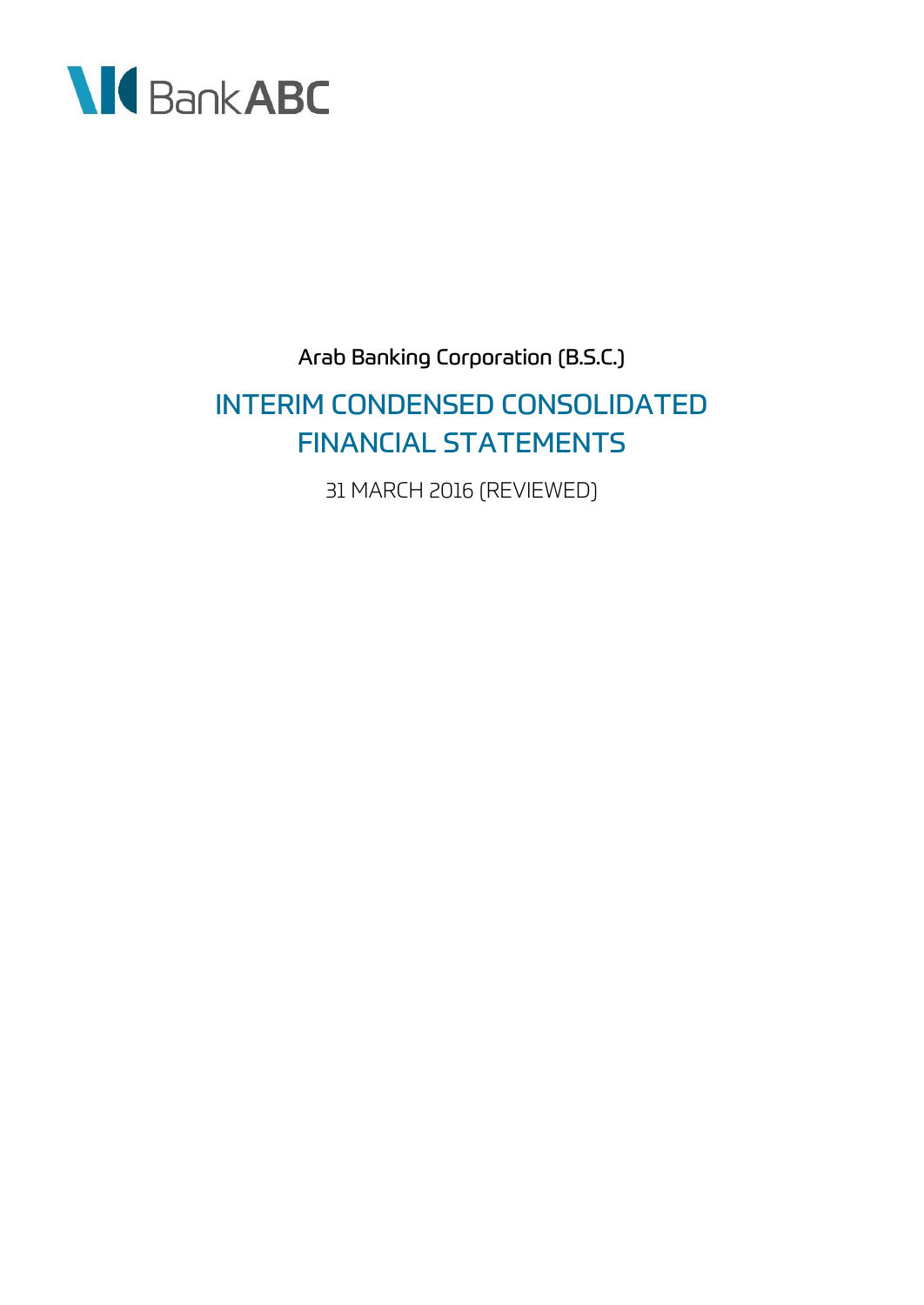

Ernst & Young P.O. Box 140 14th Floor, South Tower Bahrain World Trade Center Manama Kingdom of Bahrain

Tel: +973 1753 5455 Fax: +973 1753 5405 manama@bh.ev.com ev.com/mena C.R. No. 6700

### **REPORT ON REVIEW OF INTERIM CONDENSED CONSOLIDATED** FINANCIAL STATEMENTS TO THE BOARD OF DIRECTORS OF **ARAB BANKING CORPORATION (B.S.C.)**

#### **Introduction**

We have reviewed the accompanying interim condensed consolidated financial statements of Arab Banking Corporation (B.S.C.) [the Bank] and its subsidiaries [together the Group] as at 31 March 2016, comprising of the interim consolidated statement of financial position as at 31 March 2016 and the related interim consolidated statements of profit or loss. comprehensive income, changes in equity and cash flows for the three-month period then ended and explanatory notes. The Board of Directors is responsible for the preparation and presentation of these interim condensed consolidated financial statements in accordance with International Accounting Standard 34 Interim Financial Reporting (IAS 34). Our responsibility is to express a conclusion on these interim condensed consolidated financial statements based on our review.

#### **Scope of review**

We conducted our review in accordance with International Standard on Review Engagements 2410, Review of Interim Financial Information Performed by the Independent Auditor of the Entity. A review of interim financial information consists of making inquiries, primarily of persons responsible for financial and accounting matters, and applying analytical and other review procedures. A review is substantially less in scope than an audit conducted in accordance with International Standards on Auditing and, consequently, does not enable us to obtain assurance that we would become aware of all significant matters that might be identified in an audit. Accordingly, we do not express an audit opinion.

#### **Conclusion**

Based on our review, nothing has come to our attention that causes us to believe that the accompanying interim condensed consolidated financial statements are not prepared, in all material respects, in accordance with IAS 34.

Ernet + Young

27 April 2016 Manama, Kingdom of Bahrain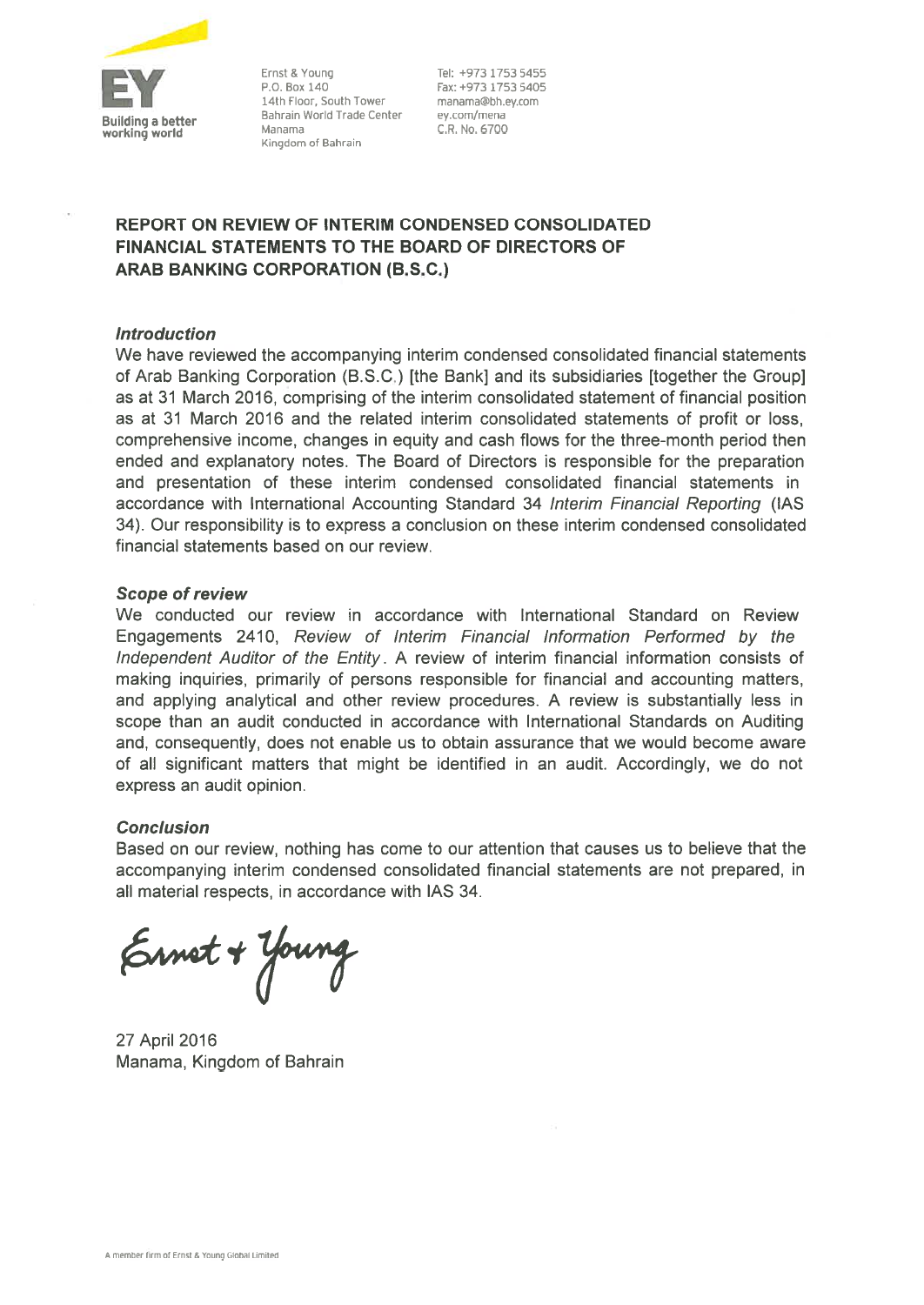### INTERIM CONSOLIDATED STATEMENT OF FINANCIAL POSITION

31 March 2016 (Reviewed)

*Reviewed Audited 31 March 31 December 2016 2015* **ASSETS**  Liquid funds **846** 1,002 Trading securities **624** 534 Placements with banks and other financial institutions **4,098** 4,313 Securities bought under repurchase agreements **1,420** 1,447 Non-trading securities **6,307** 5,535 Loans and advances **14,094** 13,958 Interest receivable **362** 355 Other assets **1,342** 929 **Premises and equipment 122** 122 **- TOTAL ASSETS 29,211** 28,195 **LIABILITIES Deposits from customers <b>13,384 13,384 13,384** Deposits from banks and other financial institutions **5,016** 5,029 **Certificates of deposit 40** 41 Securities sold under repurchase agreements **582** 579 Interest payable **306** 260 Taxation **101** 70 Other liabilities **1,178** 781 TERM NOTES, BONDS AND OTHER TERM FINANCING **3,947** 3,943 **- Total liabilities 25,060** 24,087 **EQUITY** Share capital **3,110** 3,110 Reserves **665** 663 **- 3,775** 3,773 Non-controlling interests **376** 335 **- Total equity 4,151** 4,108 **TOTAL LIABILITIES AND EQUITY 29,211** 28,195 EQUITY ATTRIBUTABLE TO THE SHAREHOLDERS OF THE PARENT

These interim condensed consolidated financial statements were authorised for issue by the Board of Directors on 27 April 2016 and signed on their behalf by the Chairman, Deputy Chairman and the Group Chief Executive Officer.

Saddek El Kaber Chairman

Hilal Mishari At Mutairi Deputy Chairman

Khaled Kawan Group Chief Executive Officer

*All figures in US\$ million*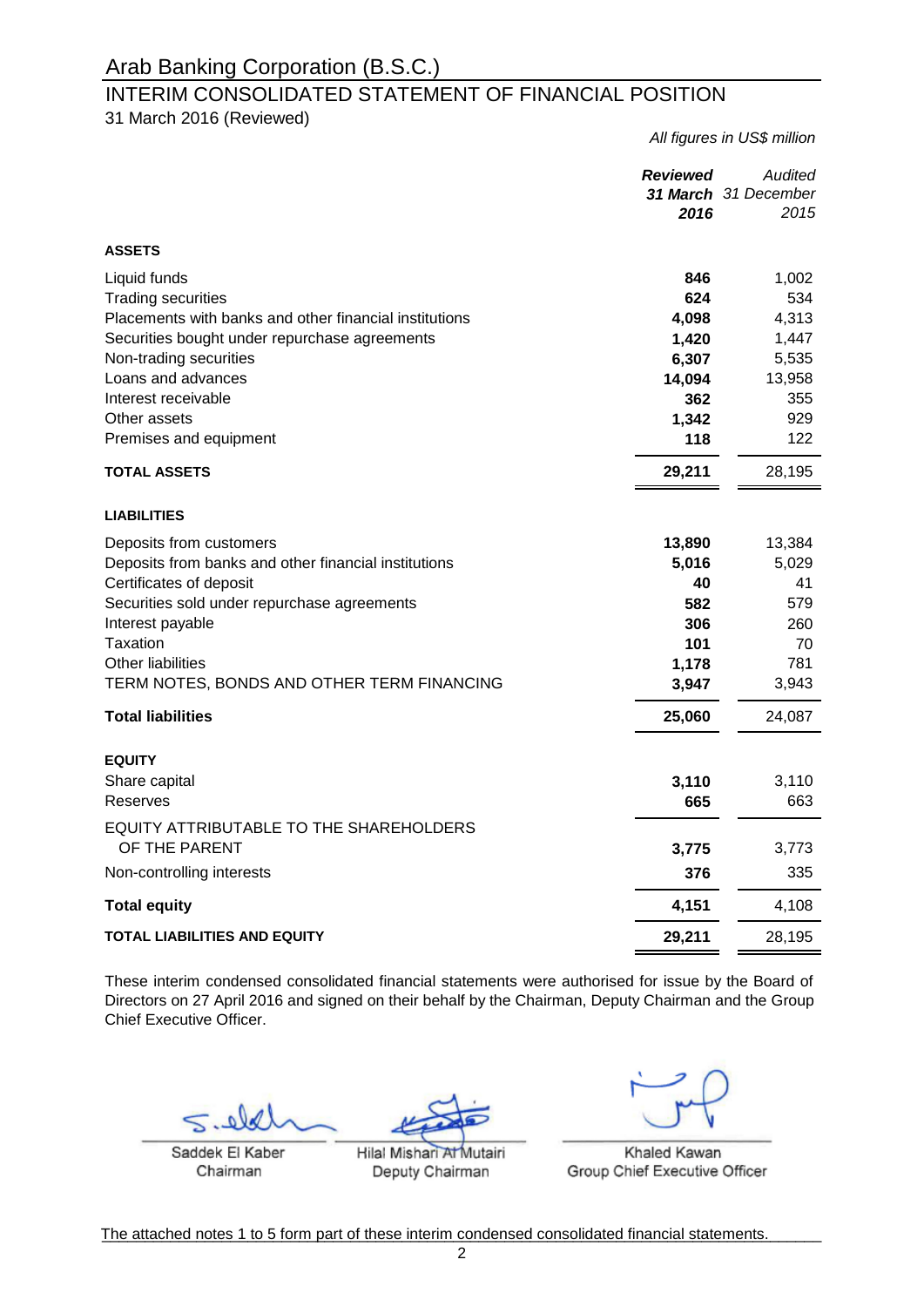### INTERIM CONSOLIDATED STATEMENT OF PROFIT OR LOSS

Three-month period ended 31 March 2016 (Reviewed)

*All figures in US\$ million*

|                                                  | Reviewed                       |       |
|--------------------------------------------------|--------------------------------|-------|
|                                                  | Three months ended<br>31 March |       |
|                                                  | 2016                           | 2015  |
| <b>OPERATING INCOME</b>                          |                                |       |
| Interest and similar income                      | 294                            | 363   |
| Interest and similar expense                     | (174)                          | (237) |
| Net interest income                              | 120                            | 126   |
| Other operating income                           | 89                             | 42    |
| <b>Total operating income</b>                    | 209                            | 168   |
| Impairment provisions - net                      | (18)                           | (9)   |
| NET OPERATING INCOME AFTER PROVISIONS            | 191                            | 159   |
| <b>OPERATING EXPENSES</b>                        |                                |       |
| Staff                                            | 71                             | 72    |
| Premises and equipment                           | 8                              | 8     |
| Other                                            | 25                             | 24    |
| <b>Total operating expenses</b>                  | 104                            | 104   |
| <b>PROFIT BEFORE TAXATION</b>                    | 87                             | 55    |
| Taxation on foreign operations                   | (35)                           | 12    |
| <b>PROFIT FOR THE PERIOD</b>                     | 52                             | 67    |
| Income attributable to non-controlling interests | (11)                           | (15)  |
| <b>PROFIT ATTRIBUTABLE TO THE</b>                |                                |       |
| <b>SHAREHOLDERS OF THE PARENT</b>                | 41                             | 52    |
| <b>BASIC AND DILUTED EARNINGS</b>                |                                |       |
| PER SHARE (EXPRESSED IN US\$)                    | 0.01                           | 0.02  |
|                                                  |                                |       |

elo  $\leq$ 

Saddek El Kaber Chairman

Hilal Mishari At Mutairi Deputy Chairman

Khaled Kawan Group Chief Executive Officer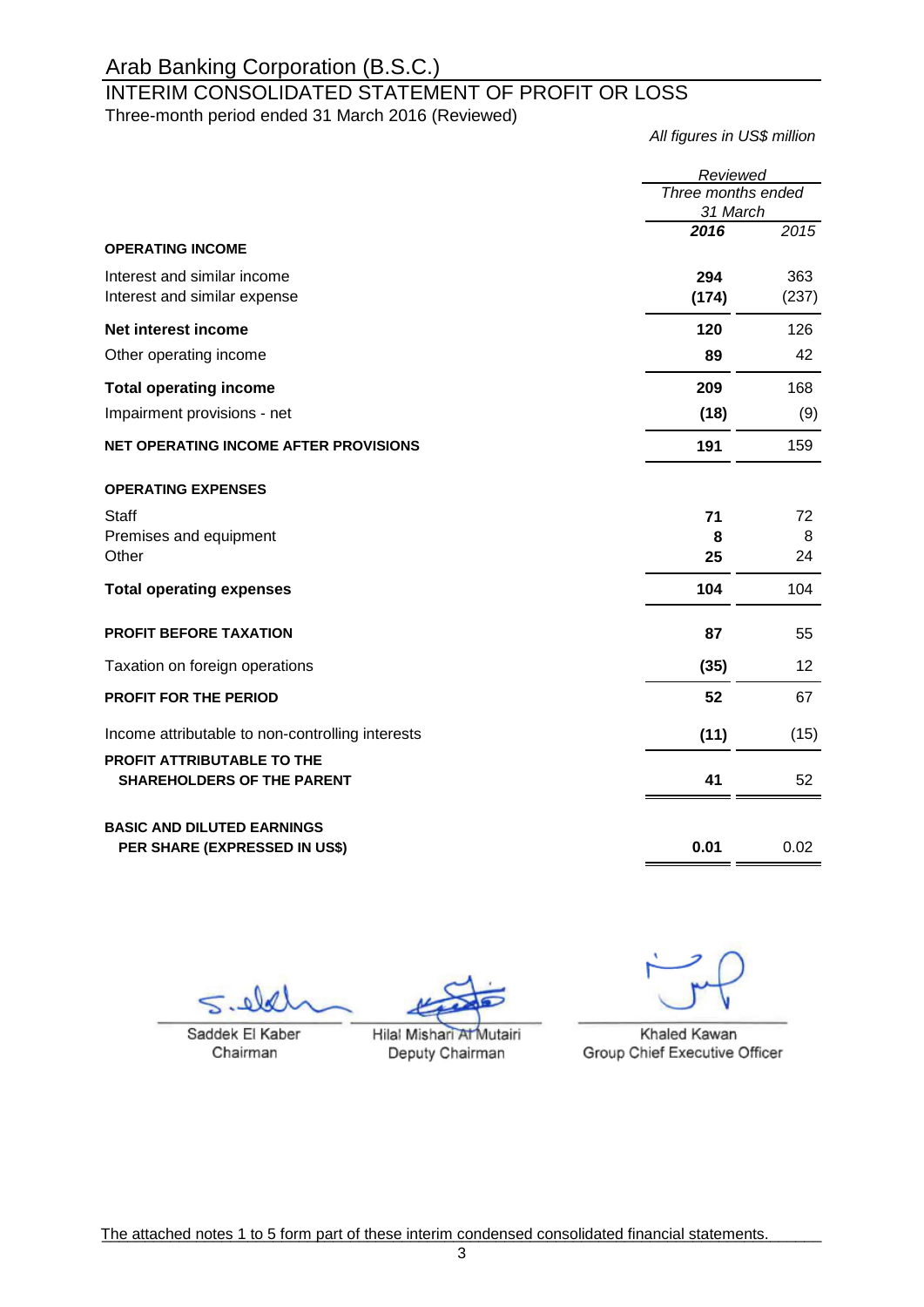### INTERIM CONSOLIDATED STATEMENT OF COMPREHENSIVE INCOME

Three-month period ended 31 March 2016 (Reviewed)

*All figures in US\$ million*

|                                                                                                                     | Reviewed                       |       |
|---------------------------------------------------------------------------------------------------------------------|--------------------------------|-------|
|                                                                                                                     | Three months ended<br>31 March |       |
|                                                                                                                     | 2016                           | 2015  |
| <b>PROFIT FOR THE PERIOD</b>                                                                                        | 52                             | 67    |
| Other comprehensive income:                                                                                         |                                |       |
| Other comprehensive income that<br>could be reclassified (or recycled) to<br>profit or loss in subsequent periods:  |                                |       |
| Net fair value movements during the period after<br>impairment effect<br>Amortisation of fair value shortfall on    | (21)                           | 5     |
| reclassified securities<br>Unrealised gain (loss) on exchange translation                                           |                                | 1     |
| of foreign subsidiaries                                                                                             | 7                              | (181) |
|                                                                                                                     | (14)                           | (175) |
| Other comprehensive income that<br>cannot be reclassified (or recycled) to<br>profit or loss in subsequent periods: |                                |       |
| Net change in pension fund reserve                                                                                  |                                | (1)   |
|                                                                                                                     |                                | (1)   |
| Total other comprehensive loss<br>for the period                                                                    | (14)                           | (176) |
| TOTAL COMPREHENSIVE INCOME (LOSS) FOR<br><b>THE PERIOD</b>                                                          | 38                             | (109) |
| Total comprehensive (income) loss attributable to<br>non-controlling interests                                      | (37)                           | 48    |
| <b>TOTAL COMPREHENSIVE INCOME (LOSS)</b><br><b>ATTRIBUTABLE TO SHAREHOLDERS</b>                                     |                                |       |
| OF THE PARENT                                                                                                       | 1                              | (61)  |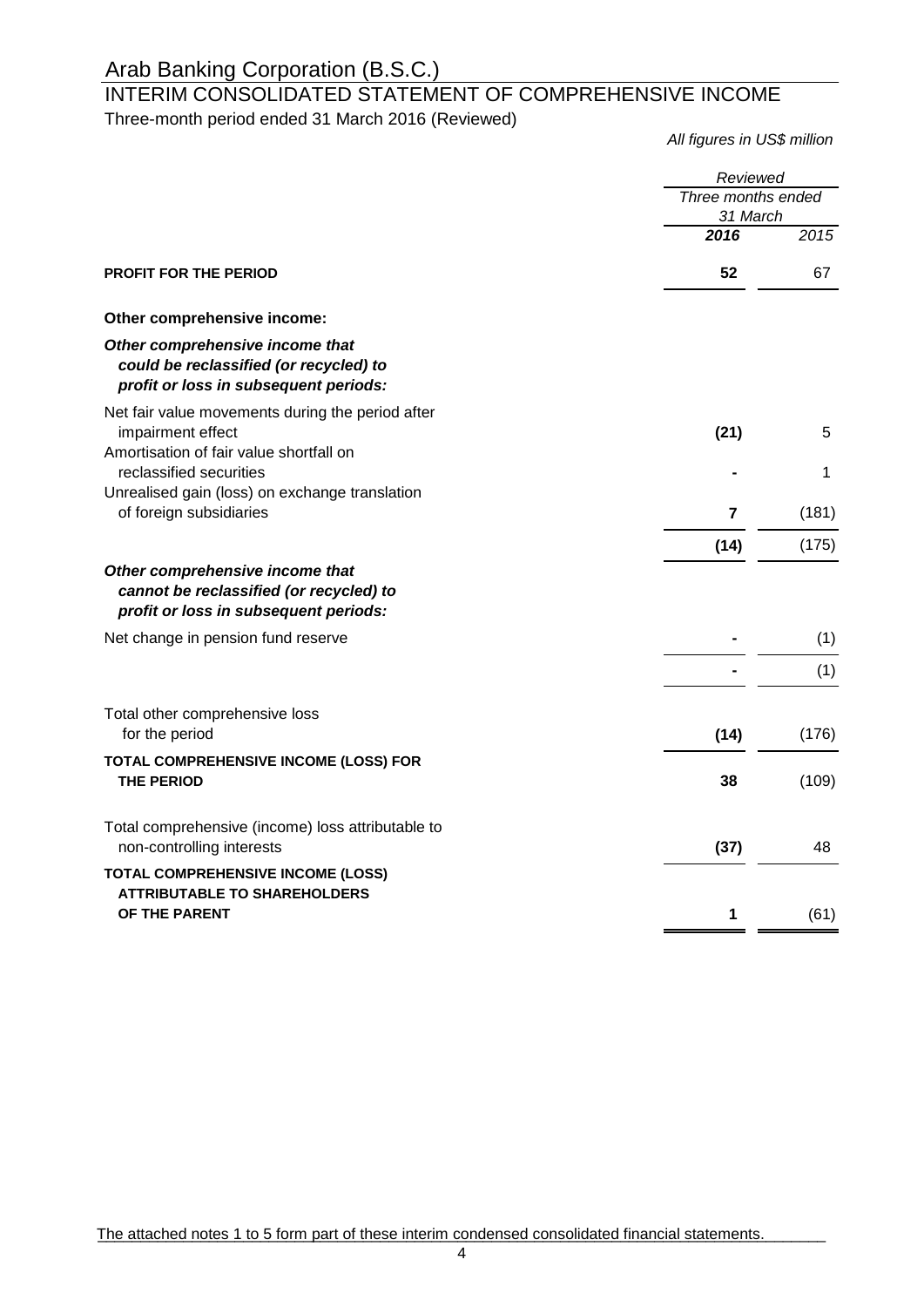# INTERIM CONSOLIDATED STATEMENT OF CASH FLOWS

Three-month period ended 31 March 2016 (Reviewed)

*All figures in US\$ million*

|                                                                                                                     | Reviewed                       |           |
|---------------------------------------------------------------------------------------------------------------------|--------------------------------|-----------|
|                                                                                                                     | Three months ended<br>31 March |           |
|                                                                                                                     | 2016                           | 2015      |
| <b>OPERATING ACTIVITIES</b>                                                                                         |                                |           |
| Profit for the period                                                                                               | 52                             | 67        |
| Adjustments for:                                                                                                    |                                |           |
| Impairment provisions - net                                                                                         | 18                             | 9         |
| Depreciation and amortisation                                                                                       | 3                              | 3         |
| Gain on disposal of non-trading securities - net<br>Amortisation of fair value shortfall on reclassified securities | (3)                            | (9)<br>1  |
|                                                                                                                     |                                |           |
| Changes in operating assets and liabilities:<br>Treasury bills and other eligible bills                             | 69                             | 104       |
| <b>Trading securities</b>                                                                                           | (53)                           | (146)     |
| Placements with banks and other financial institutions                                                              | 148                            | 543       |
| Securities bought under repurchase agreements                                                                       | 115                            | (869)     |
| Loans and advances                                                                                                  | 3                              | (49)      |
| Interest receivable and other assets                                                                                | (336)                          | 123       |
| Deposits from customers                                                                                             | 549                            | 62        |
| Deposits from banks and other financial institutions                                                                | (206)                          | 471       |
| Securities sold under repurchase agreements                                                                         | 1<br>392                       | 20<br>290 |
| Interest payable and other liabilities<br>Other non-cash movements                                                  | 132                            | (22)      |
|                                                                                                                     |                                |           |
| Net cash from operating activities                                                                                  | 884                            | 598       |
| <b>INVESTING ACTIVITIES</b>                                                                                         |                                |           |
| Purchase of non-trading securities                                                                                  | (2,037)                        | (1, 147)  |
| Sale and redemption of non-trading securities                                                                       | 1,082                          | 828       |
| Purchase of premises and equipment                                                                                  | (5)                            | (6)       |
| Sale of premises and equipment                                                                                      | $\mathbf 2$                    | 1         |
| Additional investment in a subsidiary                                                                               |                                | (2)       |
| Net cash used in investing activities                                                                               | (958)                          | (326)     |
| <b>FINANCING ACTIVITIES</b>                                                                                         |                                |           |
| Issue of certificates of deposit - net                                                                              |                                | (6)       |
| Issue of term notes, bonds and other term financing                                                                 |                                | 54        |
| Dividend paid to non-controlling interests                                                                          | (5)                            | (4)       |
| Net cash (used in) from financing activities                                                                        | (5)                            | 44        |
| Net change in cash and cash equivalents                                                                             | (79)                           | 316       |
| Effect of exchange rate changes on cash and cash equivalents                                                        | (9)                            | (43)      |
| Cash and cash equivalents at beginning of the period                                                                | 791                            | 759       |
| CASH AND CASH EQUIVALENTS AT END OF THE PERIOD                                                                      | 703                            | 1,032     |

The attached notes 1 to 5 form part of these interim condensed consolidated financial statements.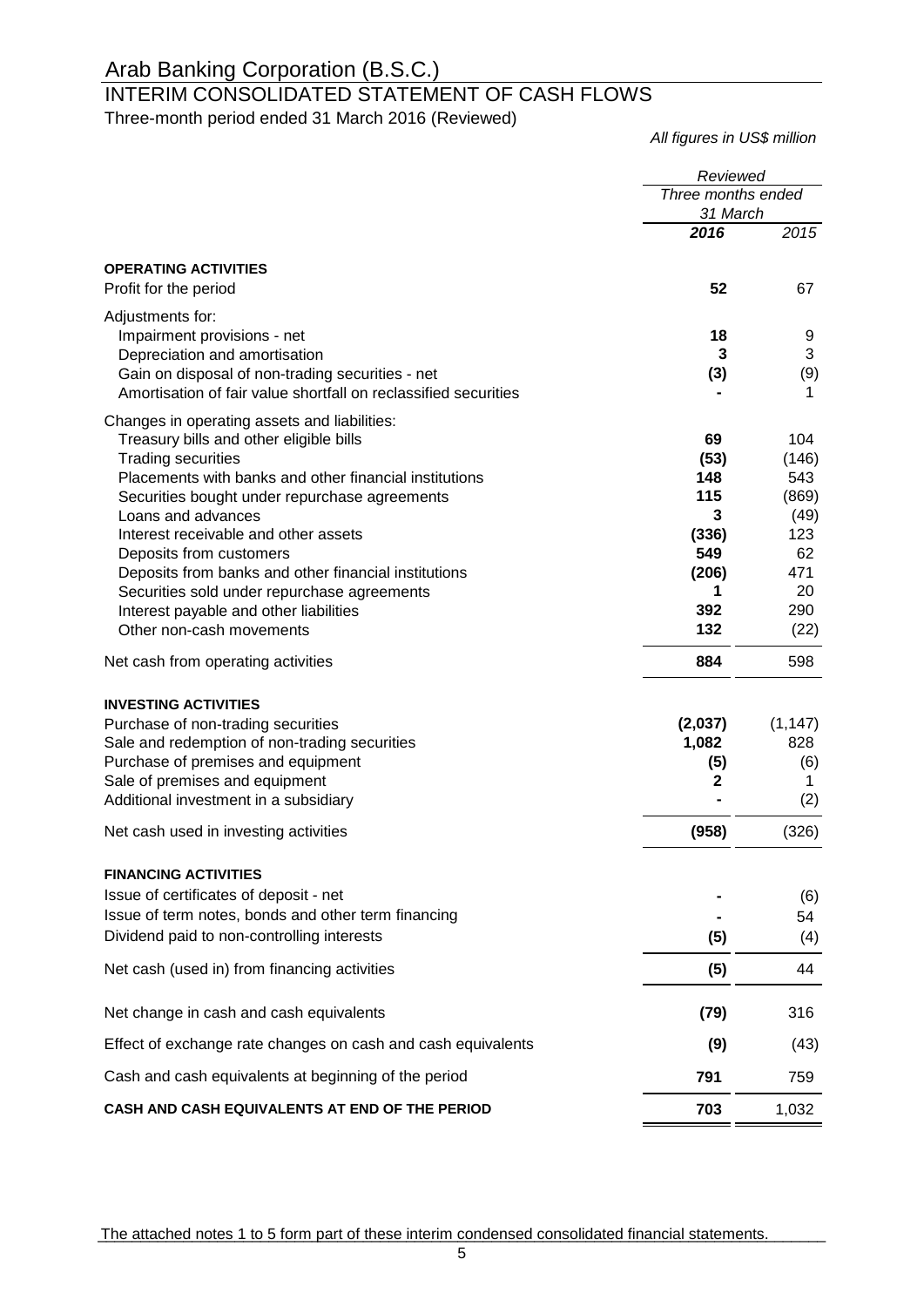### INTERIM CONSOLIDATED STATEMENT OF CHANGES IN EQUITY

Three-month period ended 31 March 2016 (Reviewed)

*All figures in US\$ million*

|                                                                                                        |                  |                      |                    |                       | Attributable to shareholders of the parent        |                                        |                            |                      | Non-<br>controlling<br>interests | Total<br>equity      |
|--------------------------------------------------------------------------------------------------------|------------------|----------------------|--------------------|-----------------------|---------------------------------------------------|----------------------------------------|----------------------------|----------------------|----------------------------------|----------------------|
|                                                                                                        | Share<br>capital | Statutory<br>reserve | General<br>reserve | Retained<br>earnings* | Foreign<br>exchange<br>translation<br>adjustments | Cumulative<br>changes in<br>fair value | Pension<br>fund<br>reserve | Total                |                                  |                      |
| At 31 December 2015<br>Profit for the period<br>Other comprehensive (loss) income for the period       | 3,110            | 444                  | 100                | 693<br>41             | (507)<br>(19)                                     | (44)<br>(21)                           | (23)                       | 3,773<br>41<br>(40)  | 335<br>11<br>26                  | 4,108<br>52<br>(14)  |
| Total comprehensive income (loss) for the period<br>Other equity movements in subsidiaries             |                  |                      |                    | 41                    | (19)                                              | (21)                                   |                            |                      | 37<br>4                          | 38<br>5              |
| At 31 March 2016 (reviewed)                                                                            | 3,110            | 444                  | 100                | 735                   | (526)                                             | (65)                                   | (23)                       | 3,775                | 376                              | 4,151                |
| At 31 December 2014<br>Profit for the period<br>Other comprehensive (loss) income for the period       | 3,110            | 426                  | 100                | 684<br>52             | (284)<br>(118)                                    | (7)<br>6                               | (23)<br>(1)                | 4,006<br>52<br>(113) | 420<br>15<br>(63)                | 4,426<br>67<br>(176) |
| Total comprehensive income (loss) for the period<br>Dividend<br>Other equity movements in subsidiaries |                  |                      |                    | 52<br>(156)           | (118)                                             | 6                                      | (1)                        | (61)<br>(156)        | (48)                             | (109)<br>(156)       |
| At 31 March 2015 (reviewed)                                                                            | 3,110            | 426                  | 100                | 581                   | (402)                                             | (1)                                    | (24)                       | 3,790                | 372                              | 4,162                |

\* Retained earnings include non-distributable reserves arising from consolidation of subsidiaries amounting to US\$ 417 million (31 December 2015: US\$ 414 million).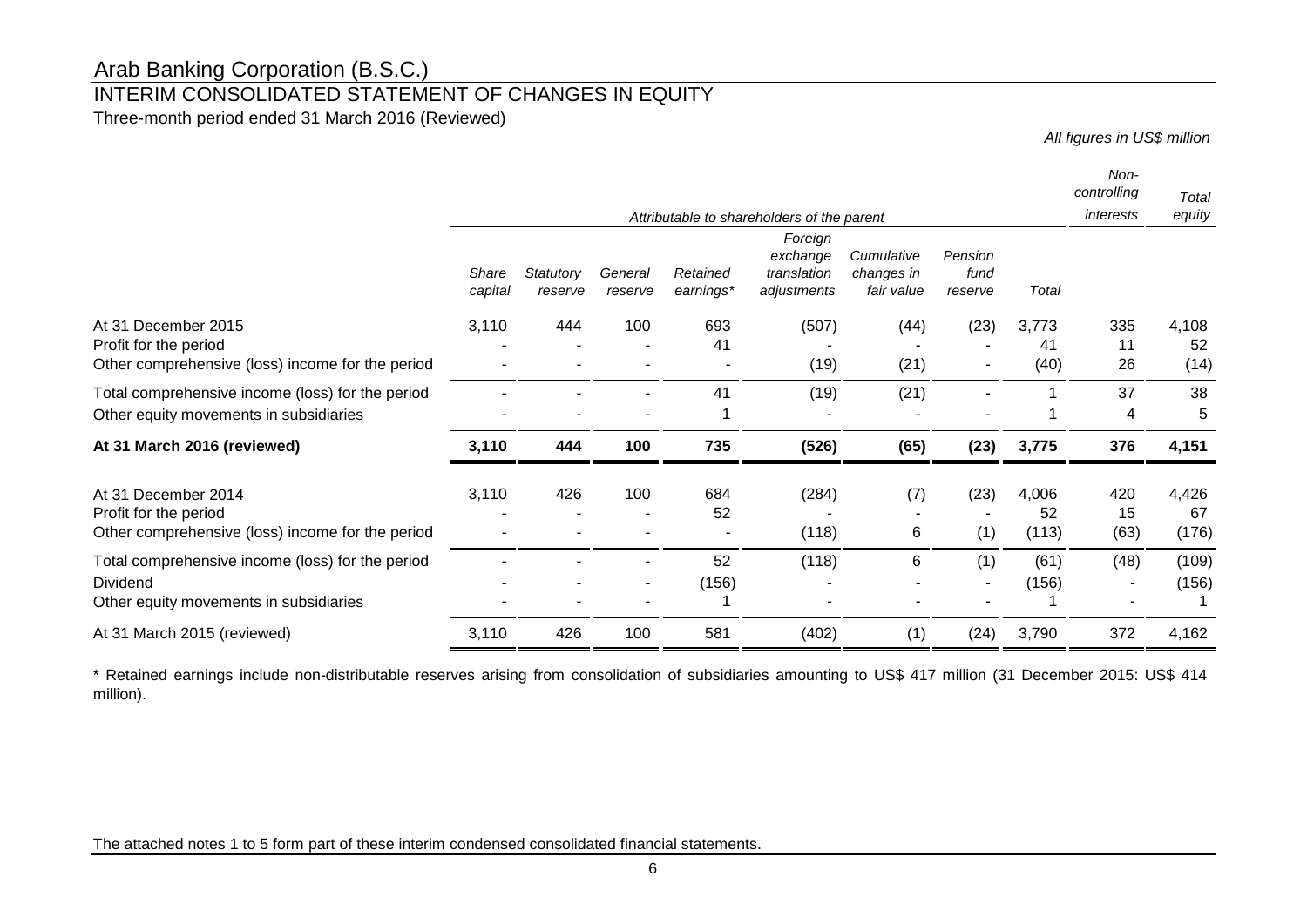# NOTES TO THE INTERIM CONDENSED CONSOLIDATED FINANCIAL **STATEMENTS**

31 March 2016 (Reviewed)

*All figures in US\$ million*

#### **1 INCORPORATION AND ACTIVITIES**

Arab Banking Corporation (B.S.C.) [the Bank] is incorporated in the Kingdom of Bahrain by an Amiri decree and operates under a wholesale banking licence issued by the Central Bank of Bahrain. The Bank is a Bahraini Shareholding Company with limited liability and is listed on the Bahrain Bourse. The Central Bank of Libya is the ultimate parent of the Bank and its subsidiaries (together 'the Group').

The Bank's registered office is at ABC Tower, Diplomatic Area, P.O. Box 5698, Manama, Kingdom of Bahrain. The Bank is registered under commercial registration number 10299 issued by the Ministry of Industry and Commerce, Kingdom of Bahrain.

The Group offers a range of international wholesale banking services including Corporate Banking & Financial Institutions, Project & Structured Finance, Syndications, Treasury, Trade Finance services and Islamic Banking. Retail banking services are only provided in the MENA region.

#### **2 BASIS OF PREPARATION AND CHANGES TO THE GROUP'S ACCOUNTING POLICIES**

#### **2.1 Basis of preparation**

The interim condensed consolidated financial statements for the three-month period ended 31 March 2016 have been prepared in accordance with IAS 34 *Interim Financial Reporting* .

The interim condensed consolidated financial statements do not contain all information and disclosures required in the annual financial statements, and should be read in conjunction with the Group's annual consolidated financial statements for the year ended 31 December 2015. In addition, results for the three-month period ended 31 March 2016 are not necessarily indicative of the results that may be expected for the financial year ending 31 December 2016.

#### **2.2 Basis of consolidation**

These interim condensed consolidated financial statements include the financial statements of the Bank and its subsidiaries after elimination of inter-company transactions and balances.

#### **2.3 New standards, interpretations and amendments adopted by the Group**

The accounting policies adopted in the preparation of the interim condensed consolidated financial statements are consistent with those followed in the preparation of the Group's annual consolidated financial statements for the year ended 31 December 2015, except for the adoption of new standards and interpretations effective as of 1 January 2016.

The following new and amended accounting standards became effective in 2016 and have been adopted by the Group in preparation of these interim condensed consolidated financial statements as applicable. Whilst they did not have any material impact on these interim condensed consolidated financial statements, they may require additional disclosures in the annual consolidated financial statements for the year ending 31 December 2016:

IFRS 14 Regulatory Deferral Accounts (IFRS 14)

Amendments to IFRS 11 Joint Arrangements: Accounting for Acquisitions of Interests (IFRS 11)

Amendments to IAS 27: Equity Method in Separate Financial Statements (IAS 27)

Amendments to IFRS 5 Non-current Assets Held for Sale and Discontinued Operations (IFRS 5)

Amendments to IFRS 7 Financial Instruments: Disclosures: (i) Servicing contracts and (ii) Applicability of the amendments to IFRS 7 to condensed interim financial statements

Amendments to IAS 19 Employee Benefits

Amendments to IAS 34 Interim Financial Reporting

Amendments to IAS 1 Disclosure Initiative

Amendments to IAS 16 and IAS 38: Clarification of Acceptable Methods of Depreciation and Amortisation Amendments to IFRS 10, IFRS 12 and IAS 28 Investment Entities: Applying the Consolidation Exception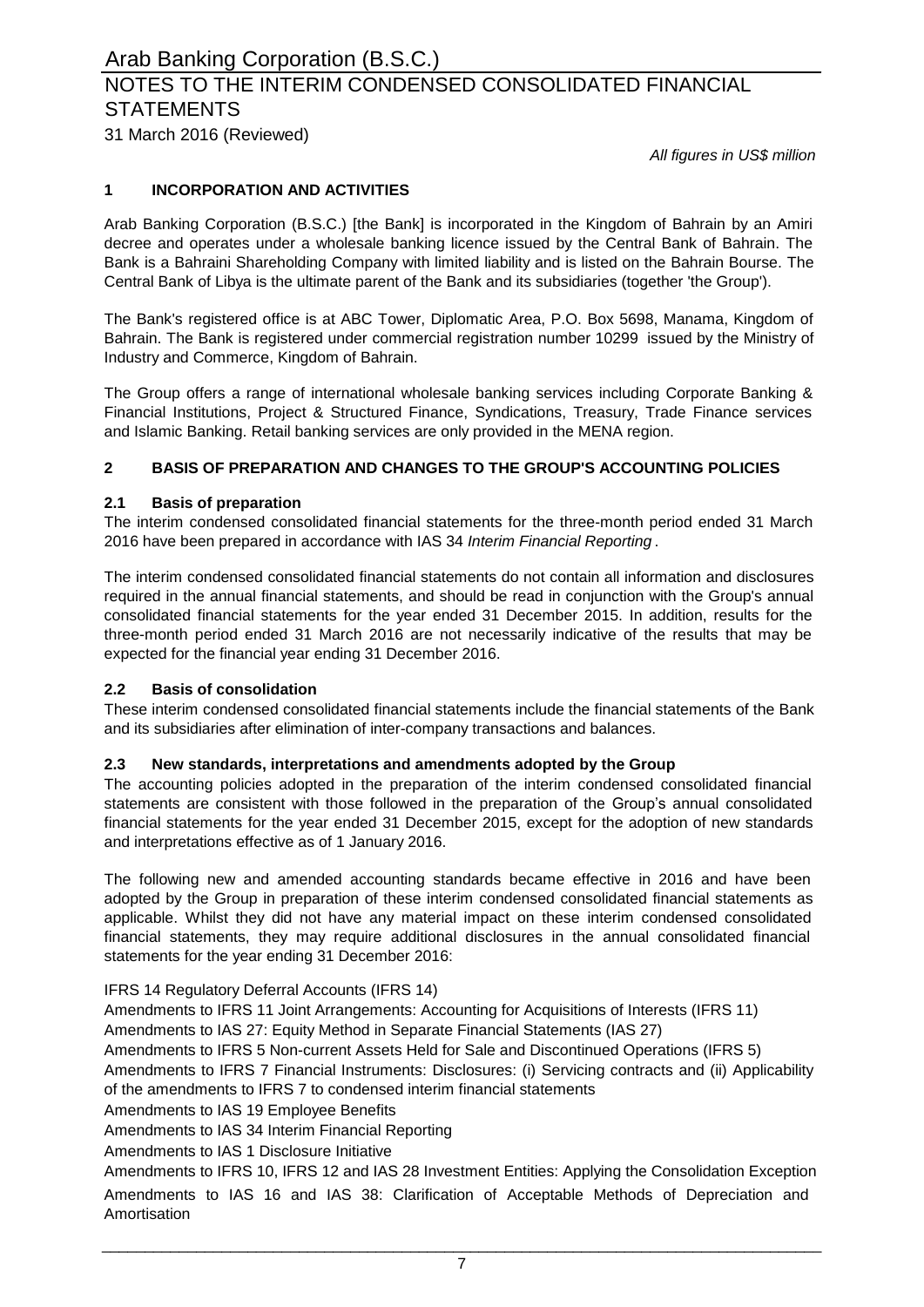# NOTES TO THE INTERIM CONDENSED CONSOLIDATED FINANCIAL **STATEMENTS**

31 March 2016 (Reviewed)

*All figures in US\$ million*

#### **2 BASIS OF PREPARATION AND CHANGES TO THE GROUP'S ACCOUNTING POLICIES (continued)**

#### **2.4 New standards, interpretations and amendments issued but not yet effective**

The standards and interpretations that are issued, but not yet effective, up to the date of issuance of the Group's financial statements are disclosed below. The Group intends to adopt these standards, if applicable, when they become effective.

| Topic                                                | <i>Effective date</i> |
|------------------------------------------------------|-----------------------|
| <b>IFRS 9 Financial Instruments</b>                  | 1 January 2018        |
| <b>IFRS 15 Revenue from Contracts with Customers</b> | 1 January 2018        |
| <b>IFRS 16 Leases</b>                                | 1 January 2019        |

The Group is assessing the impact of implementation of these standards.

#### **3 OPERATING SEGMENTS**

For management purposes, the Group is organised into five operating segments which are based on business units and their activities. The Group has accordingly been structured to place its activities under the distinct divisions which are as follows:

- **MENA subsidiaries** cover retail, corporate and treasury activities of subsidiaries in North Africa and Levant;
- **International wholesale banking** encompasses corporate and structured finance, trade finance, Islamic banking services and syndications;
- **Group treasury** comprises treasury activities of Bahrain Head Office, New York and London;
- **ABC Brasil** primarily reflects the commercial banking and treasury activities of the Brazilian subsidiary Banco ABC Brasil S.A., focusing on the corporate and middle market segments in Brazil; and
- **Other** includes activities of Arab Financial Services B.S.C. (c).

| <b>International</b>                                         |                      |                      |                   |                             |              |              |
|--------------------------------------------------------------|----------------------|----------------------|-------------------|-----------------------------|--------------|--------------|
| Three-month period ended<br>31 March 2016                    | MENA<br>subsidiaries | wholesale<br>banking | Group<br>treasury | <b>ABC</b><br><b>Brasil</b> | <b>Other</b> | <b>Total</b> |
| Net interest income                                          | 35                   | 29                   | 7                 | 47                          | $\mathbf{2}$ | 120          |
| Other operating income                                       | 14                   | 22                   |                   | 45                          | 8            | 89           |
| Total operating income                                       | 49                   | 51                   | 7                 | 92                          | 10           | 209          |
| Profit before impairment provisions                          | 25                   | 37                   | $\mathbf{2}$      | 66                          | 3            | 133          |
| Impairment provisions - net                                  | (1)                  | (2)                  |                   | (15)                        |              | (18)         |
| Profit before taxation and unallocated<br>operating expenses | 24                   | 35                   | $\mathbf{2}$      | 51                          | 3            | 115          |
| Taxation on foreign operations                               | (6)                  | (2)                  |                   | (27)                        |              | (35)         |
| Unallocated operating expenses                               |                      |                      |                   |                             |              | (28)         |
| Profit for the period                                        |                      |                      |                   |                             |              | 52           |
| Operating assets                                             |                      |                      |                   |                             |              |              |
| as at 31 March 2016                                          | 3,591                | 9,319                | 9,820             | 6,412                       | 69           | 29,211       |
| Operating liabilities                                        |                      |                      |                   |                             |              |              |
| as at 31 March 2016                                          | 3,036                |                      | 16,584            | 5,436                       | 4            | 25,060       |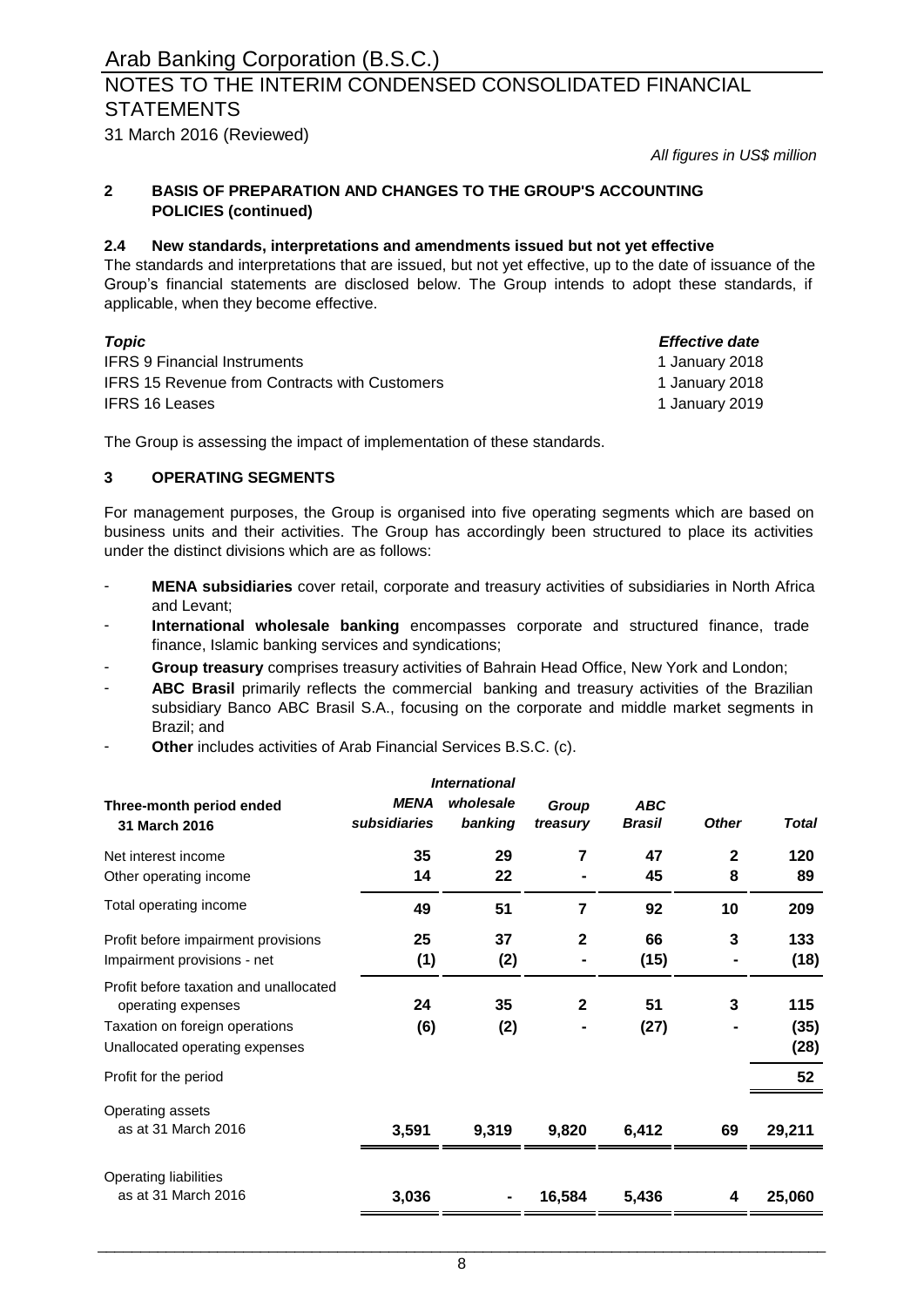# NOTES TO THE INTERIM CONDENSED CONSOLIDATED FINANCIAL **STATEMENTS**

31 March 2016 (Reviewed)

*All figures in US\$ million*

#### **3 OPERATING SEGMENTS (continued)**

|                                                              |              | International |          |        |       |        |
|--------------------------------------------------------------|--------------|---------------|----------|--------|-------|--------|
| Three-month period ended                                     | <b>MENA</b>  | wholesale     | Group    | ABC    |       |        |
| 31 March 2015                                                | subsidiaries | banking       | treasury | Brasil | Other | Total  |
| Net interest income                                          | 31           | 27            | 11       | 57     |       | 126    |
| Other operating income                                       | 12           | 22            | 3        | (1)    | 6     | 42     |
| Total operating income                                       | 43           | 49            | 14       | 56     | 6     | 168    |
| Profit before impairment provisions                          | 21           | 34            | 9        | 26     | 1     | 91     |
| Impairment provisions - net                                  | (2)          | (1)           | 6        | (12)   |       | (9)    |
| Profit before taxation and unallocated<br>operating expenses | 19           | 33            | 15       | 14     | 1     | 82     |
| Taxation on foreign operations                               | (6)          | (1)           |          | 19     |       | 12     |
| Unallocated operating expenses                               |              |               |          |        |       | (27)   |
| Profit for the period                                        |              |               |          |        |       | 67     |
| Operating assets                                             |              |               |          |        |       |        |
| as at 31 December 2015                                       | 3,588        | 9,622         | 8,879    | 6,039  | 67    | 28,195 |
| Operating liabilities                                        |              |               |          |        |       |        |
| as at 31 December 2015                                       | 3,049        |               | 15,864   | 5,169  | 5     | 24,087 |

#### **4 FINANCIAL INSTRUMENTS**

The following table provides the fair value measurement heirarchy of the Group's financial assets and financial liabilities.

#### **Quantitative disclosure of fair value measurement hierarchy for assets as at 31 March 2016:**

#### **Financial assets measured at fair value:**

|                                             | Level 1 | Level <sub>2</sub> | <b>Total</b> |
|---------------------------------------------|---------|--------------------|--------------|
| <b>Trading securities</b>                   | 528     | 96                 | 624          |
| Non-trading securities - available-for-sale |         |                    |              |
| Quoted debt securities                      | 3,834   |                    | 3,834        |
| Unquoted debt securities                    |         | 569                | 569          |
| Quoted equity shares                        | 3       |                    | 3            |
| Unquoted equity shares                      |         |                    |              |
| Derivatives held for trading                |         |                    |              |
| Interest rate swaps                         |         | 40                 | 40           |
| Currency swaps                              |         | 37                 | 37           |
| Forward foreign exchange contracts          |         | 113                | 113          |
| Options                                     | 282     | 10                 | 292          |
| <b>Futures</b>                              | 169     |                    | 169          |
| Derivatives held as hedges                  |         |                    |              |
| Interest rate swaps                         |         |                    |              |
| Forward foreign exchange contracts          |         | 13                 | 13           |
| <b>Options</b>                              |         |                    |              |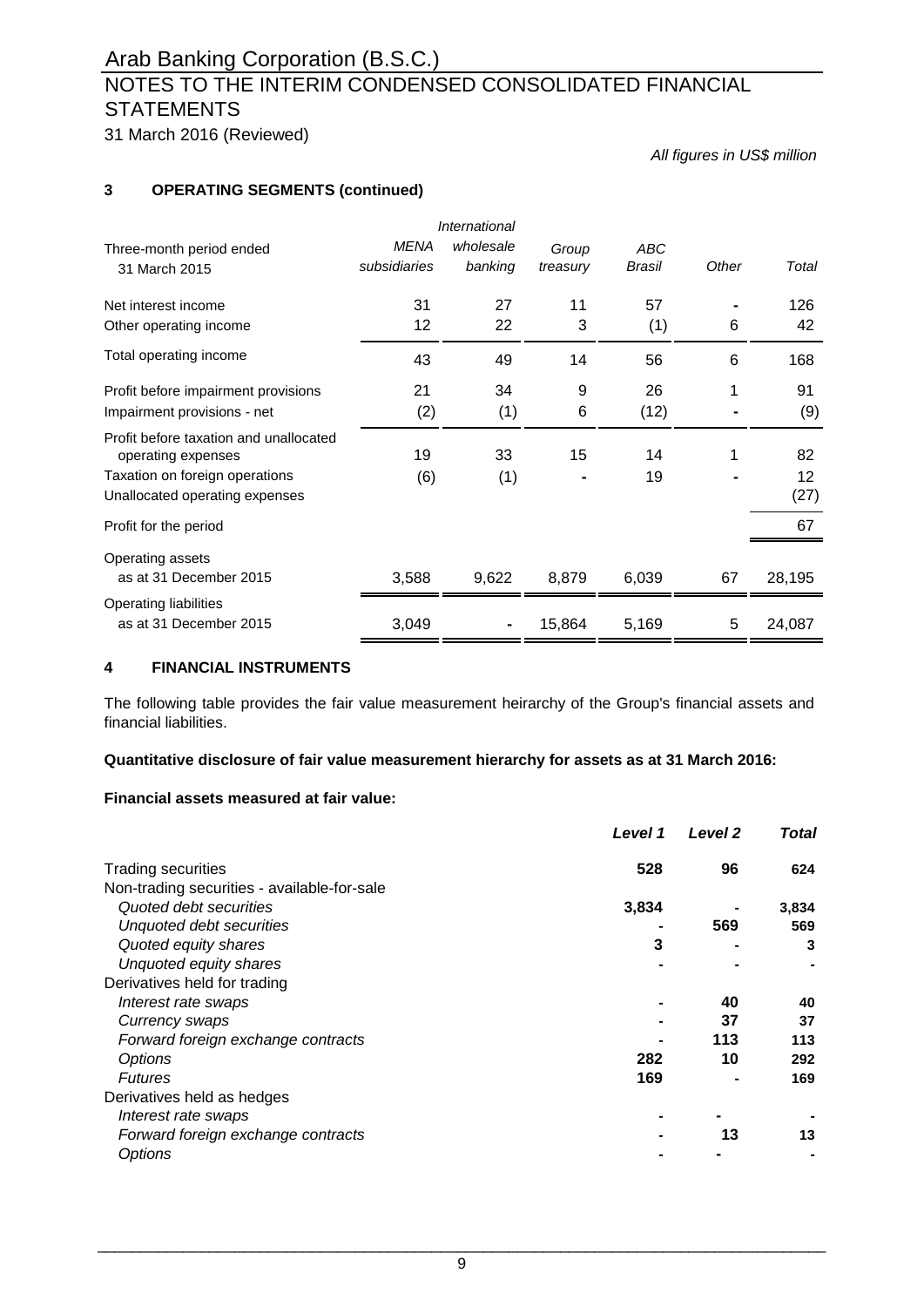# **NOTES TO THE INTERIM CONDENSED CONSOLIDATED FINANCIAL STATEMENTS**

31 March 2016 (Reviewed)

*All figures in US\$ million*

### **4 FINANCIAL INSTRUMENTS (continued)**

#### **Quantitative disclosure of fair value measurement hierarchy for liabilities as at 31 March 2016:**

#### **Financial liabilities measured at fair value:**

| <b>Level 1</b>                     | <b>Level 2</b> | Total        |
|------------------------------------|----------------|--------------|
| Derivatives held for trading       |                |              |
| Interest rate swaps                | 48             | 48           |
| Currency swaps                     | 37             | 37           |
| Forward foreign exchange contracts | 117            | 117          |
| Options<br>244                     | 3              | 247          |
| <b>Futures</b><br>171              |                | 171          |
| Derivatives held as hedges         |                |              |
| Interest rate swaps                | 2              | $\mathbf{2}$ |
| Forward foreign exchange contracts | 7              | 7            |
| <b>Options</b>                     | 41             |              |

Quantitative disclosure of fair value measurement hierarchy for assets as at 31 December 2015:

#### Financial assets measured at fair value:

|                                             | Level 1 | Level 2 | Total |
|---------------------------------------------|---------|---------|-------|
| Trading securities                          | 416     | 118     | 534   |
| Non-trading securities - available-for-sale |         |         |       |
| Quoted debt securities                      | 3,150   |         | 3,150 |
| Unquoted debt securities                    |         | 621     | 621   |
| Quoted equity shares                        | 3       |         | 3     |
| Unquoted equity shares                      |         |         |       |
| Derivatives held for trading                |         |         |       |
| Interest rate swaps                         |         | 29      | 29    |
| Currency swaps                              |         | 67      | 67    |
| Forward foreign exchange contracts          |         | 63      | 63    |
| Options                                     | 110     | 13      | 123   |
| <b>Futures</b>                              | 55      |         | 55    |
| Derivatives held as hedges                  |         |         |       |
| Interest rate swaps                         |         | 2       | 2     |
| Forward foreign exchange contracts          |         | 35      | 35    |
| <b>Options</b>                              |         | 8       | 8     |

Quantitative disclosure of fair value measurement hierarchy for liabilities as at 31 December 2015:

Financial liabilities measured at fair value:

| Level 1                            |     | Level 2 | Total |
|------------------------------------|-----|---------|-------|
| Derivatives held for trading       |     |         |       |
| Interest rate swaps                |     | 26      | 26    |
| Currency swaps                     |     | 31      | 31    |
| Forward foreign exchange contracts |     | 136     | 136   |
| <i><b>Options</b></i>              | 100 |         | 100   |
| <b>Futures</b>                     | 37  |         | 37    |
| Derivatives held as hedges         |     |         |       |
| Interest rate swaps                |     |         |       |
| Forward foreign exchange contracts |     |         |       |
| <b>Options</b>                     |     | 6       | 6     |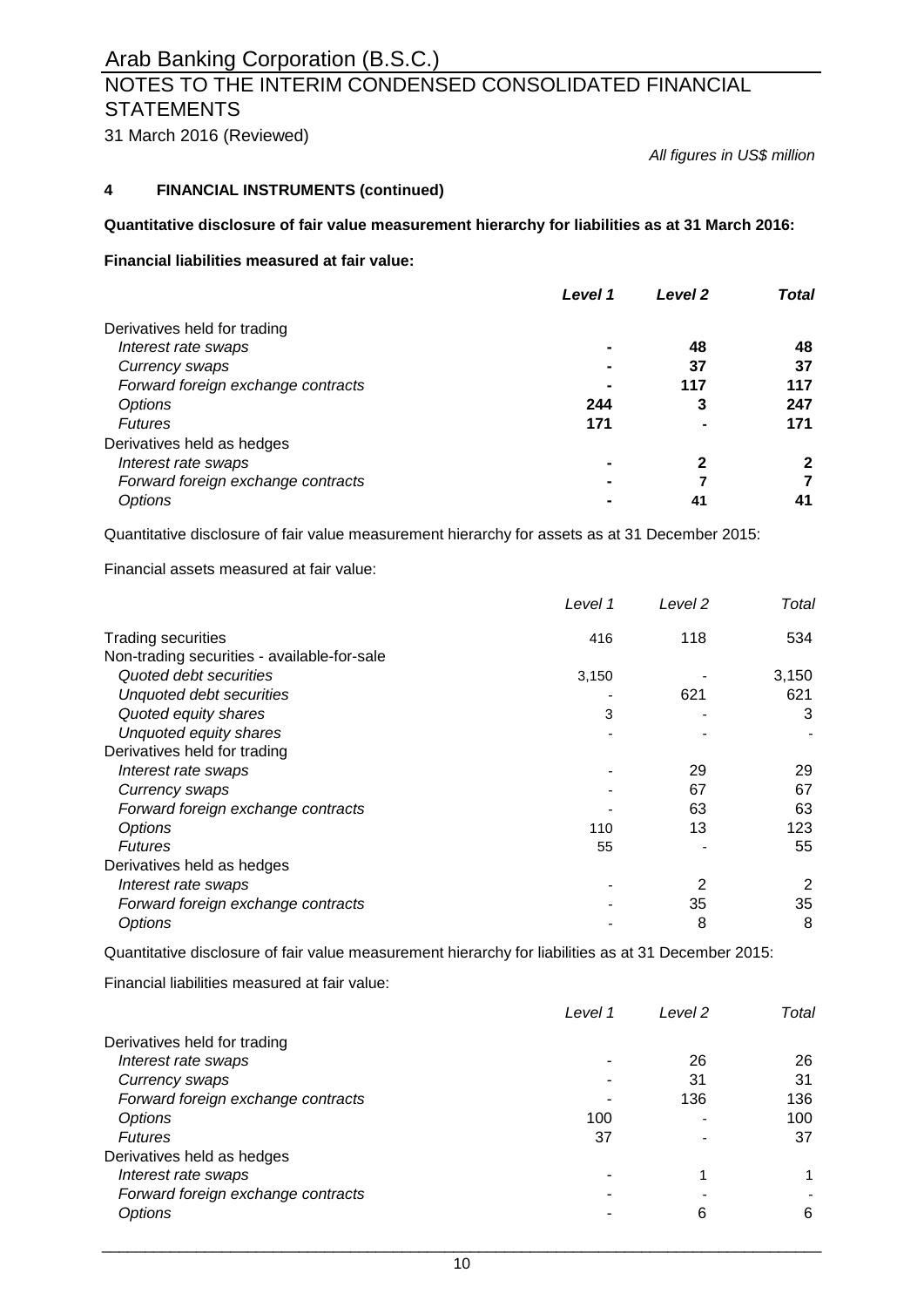## NOTES TO THE INTERIM CONDENSED CONSOLIDATED FINANCIAL **STATEMENTS**

31 March 2016 (Reviewed)

*All figures in US\$ million*

#### **4 FINANCIAL INSTRUMENTS (continued)**

#### **Fair values of financial instruments not carried at fair value**

Except for the following, the fair value of financial instruments which are not carried at fair value are not materially different from their carrying value.

|                                                                            |                   | 31 March 2016 |                   | 31 December 2015 |
|----------------------------------------------------------------------------|-------------------|---------------|-------------------|------------------|
|                                                                            | Carrying<br>value | Fair<br>value | Carrying<br>value | Fair<br>value    |
| <b>Financial assets</b><br>Other non-trading securities                    | 1.877             | 1.937         | 1.735             | 1,737            |
| <b>Financial liabilities</b><br>Term notes, bonds and other term financing | 3.947             | 3.908         | 3.943             | 3.790            |

For financial instruments that are recognised at fair value on a recurring basis, the Group determines whether transfers have occurred between Levels in the hierarchy by re-assessing categorisation at the end of each reporting period.

#### **Financial instruments in level 1**

The fair value of financial instruments traded in active markets is based on quoted market prices at the balance sheet date. A market is regarded as active if quoted prices are readily and regularly available from an exchange, dealer, broker, industry group, pricing service, or regulatory agency, and those prices represent actual and regularly occurring market transactions on an arm's length basis. The quoted market price used for financial assets held by the Group is the current bid price. These instruments are included in Level 1. Instruments included in Level 1 comprise primarily DAX, FTSE 100 and Dow Jones equity investments classified as trading securities or available for sale.

#### **Financial instruments in level 2**

The fair value of financial instruments that are not traded in an active market (for example, over-thecounter derivatives) is determined by using valuation techniques. These valuation techniques maximise the use of observable market data where it is available and rely as little as possible on entity specific estimates. If all significant inputs required to fair value an instrument are observable, the instrument is included in level 2.

#### **Transfers between level 1 and level 2**

There were no transfers between level 1 and level 2 during the period ended 31 March 2016 (31 December 2015: none).

#### **5 CREDIT COMMITMENTS AND CONTINGENT ITEMS**

#### **a) Credit commitments and contingencies**

|                                                                            |       | <b>31 March</b> 31 December |
|----------------------------------------------------------------------------|-------|-----------------------------|
|                                                                            | 2016  | 2015                        |
| Short-term self-liquidating trade and transaction-related contingent items | 2,785 | 3,347                       |
| Direct credit substitutes, guarantees                                      | 3,356 | 3,197                       |
| Undrawn loans and other commitments                                        | 1.815 | 1,735                       |
|                                                                            | 7.956 | 8.279                       |
| Risk weighted equivalents                                                  | 2,834 | 2,699                       |